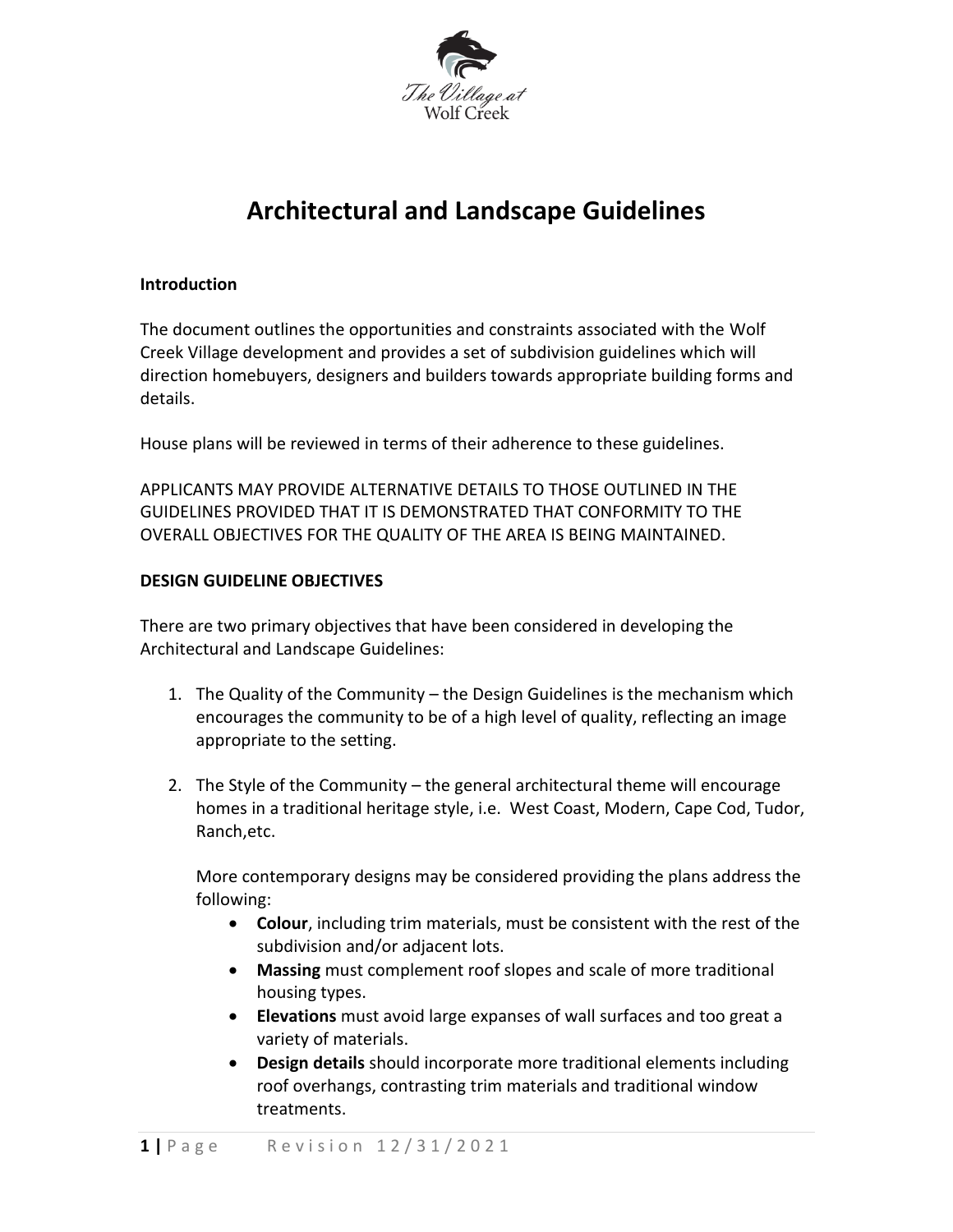

### **1.0 Setbacks/Separation Space/Front Yard Landscaping**

- The front yard setback for houses, garages and accessory buildings shall be a minimum **6 m**. from the internal road, unless otherwise specified by the building grade certificate.
- The back yard setback for houses, garages, and accessory buildings shall be a minimum **15 m**. unless otherwise specified by the building grade certificate.
- Side yards shall be a minimum of **4 m**.
- Refer to Developer's Site Plans and individual lot building grade certificate for greater clarity.

### **1.1 Minimum Building Size**

 Residences excluding the garage are to be a minimum of **1,500 S.F**. for a bungalow, **2,000 S.F**. Bungalow without basement or **3000 S.F**. for a 2 storey or walkout. (1500 sq. ft main floor). The developer may consider at bonus room above the garage as an option to get mass for some two story or bi-level.

### **1.2 Front Yard Landscaping**

- All Bare lots shall have a minimum of 5 trees per lot.
- All treed lots beside the golf course must leave a buffer of trees between the course and the home.
- All trees shall be planted in clusters or random design.
- Small bushes or hedges can be built as a buffer.
- Landscape features incorporating shrubs and flowerbeds can be provided.

### **1.3 Lot Identification**

 All lots shall construct a lot identification post. Lot identification post to be located as shown on the lot build zone plan or on an agreed point with the developer.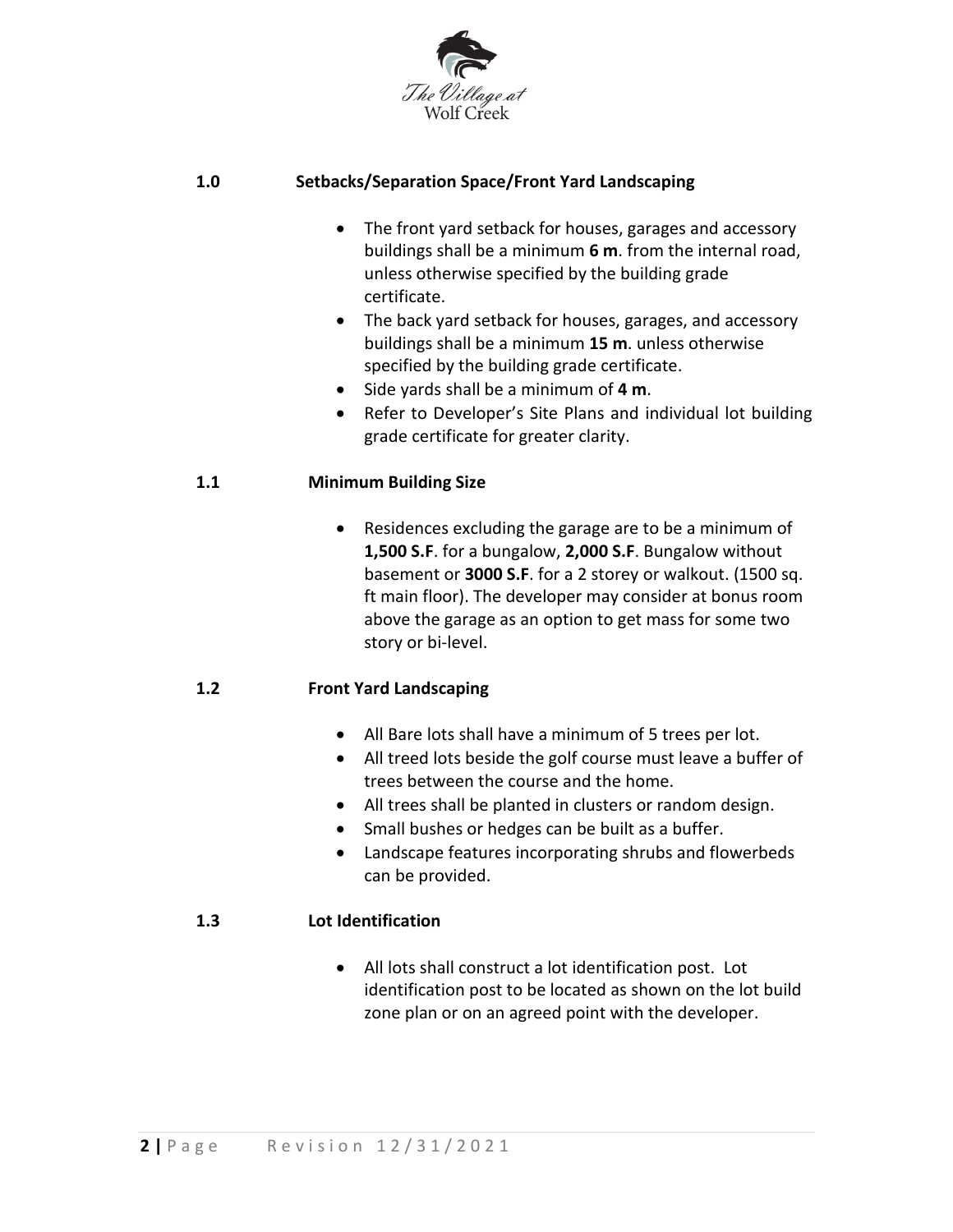

#### **1.4 Siting and Site Coverage**

- The siting of dwelling units shall reflect the site attributes of topography, views, exposure to sunlight, and the need
- for privacy. Lots should be examined to encourage siting such that proper lot drainage is achieved as per the building grade certificate.
- Driveways are to be sited in accordance with the site plan and building grades, and presented by the builder.

#### **1.5 Massing and Building Heights**

- The maximum building height is 12.2 m. (40 ft.).
- The intent is to provide an overall site composition of sloped roofs while allowing for an expression of uniqueness for individual residences and the internal functions of each house. Houses within the same street are to have a consistency of apparent volume.
- Maximum floor area of houses shall not exceed 40% of the lot area.
- Houses on corner lots are to have full elevation treatments adjacent to both streets.

### **1.6 Lot Grading**

 Lot grading is to follow the natural slope of the landform and is to be consistent with the Subdivision grading plan. The lot grading must conform to the lot grading plan. Plot plans shall be submitted and reviewed by the owner prior to building permit application. **Final grade certificates must be prepared by an Alberta Land Surveyor showing that lot grades comply with the Subdivision Grading plan and building grade certificate.**

### **1.7 Repetition**

- Designs with approximately identical house elevations may not be repeated within Subdivision.
- To be different means that there is a significant change in feature such as roof slopes, size and location of windows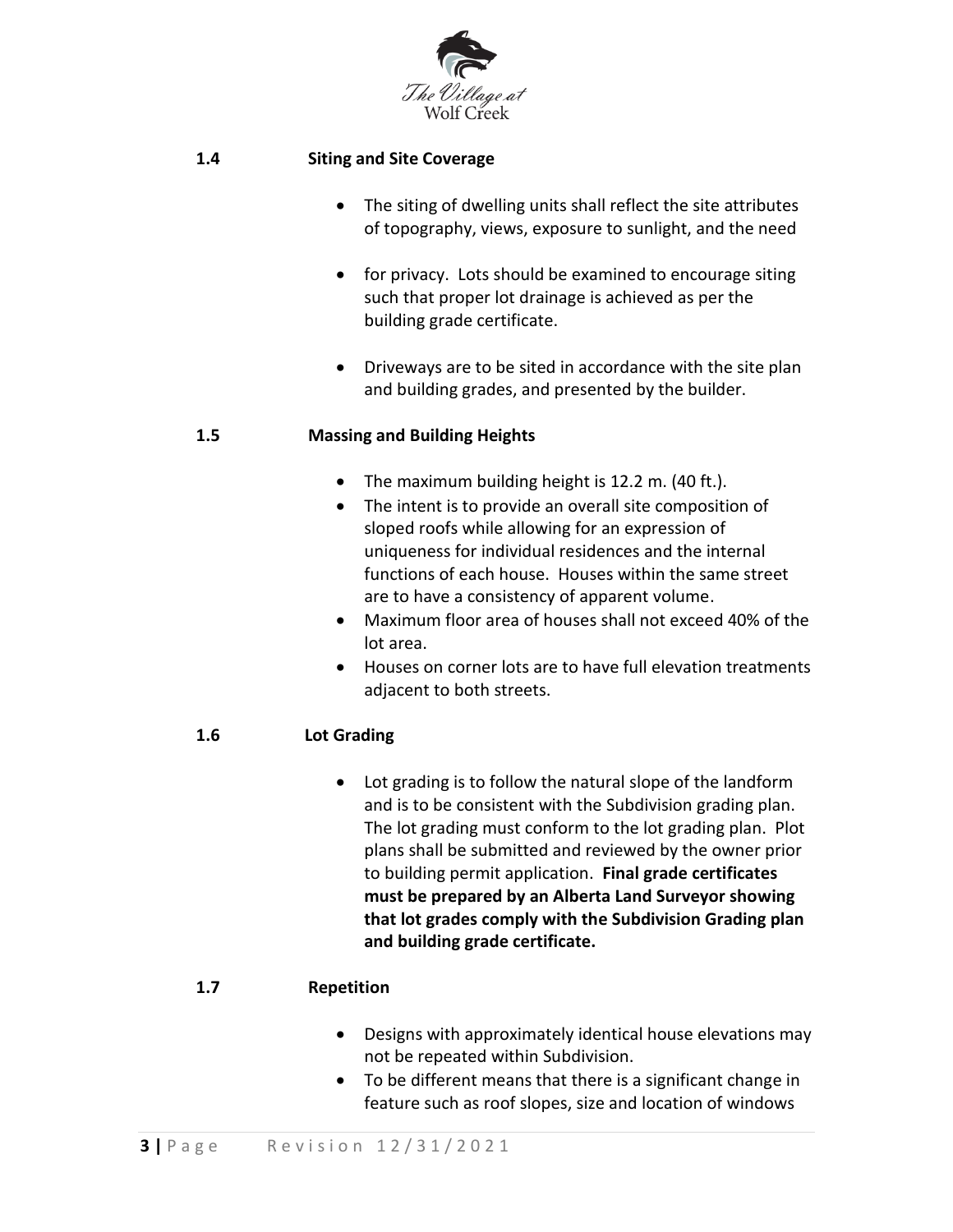

• and doors, colours and finish materials. A change of material alone and reversing the plan is not sufficient.

### **1.7.1 Out Buildings**

- One small out building for lawn tractors and storage will be allowed.
- An additional garage will be allowed for storage of motor homes or RV's. This building must have the same features and design characteristics as the main home. (The building may be detached)

### **1.9 Materials**

### **2.0 Roof Material**

- The roof is to be cedar shakes or 3 dimensional asphalt shingles or clay tile. Other roof finishes will be considered if it can be shown by the applicant that these are in keeping with the overall objectives of these guidelines.
- Rain water leaders, eaves troughs and fascias should match the trim colour as selected.

### **2.1 Chimneys**

 Chimneys are to be brick, stone, stucco or the material as used on the exterior of the house. All brick or stone chimneys are to incorporate corbelled detailing and include concrete rain caps.

### **2.2 Exterior Finishes**

- All homes must have a stucco finish. Brick and stone are to be utilized on all homes as Feature or Accent Feature.
- There are to be no "false fronts". The dominant material of the front elevation must be carried through on all remaining elevations. Current Stonework accepted companies are Stone Tile and Country Stone. Please contact the developer for more details and contact names.
- Accents will be allowed as features with shake or siding, vinyl is not allowed, please contact developer for any special requests.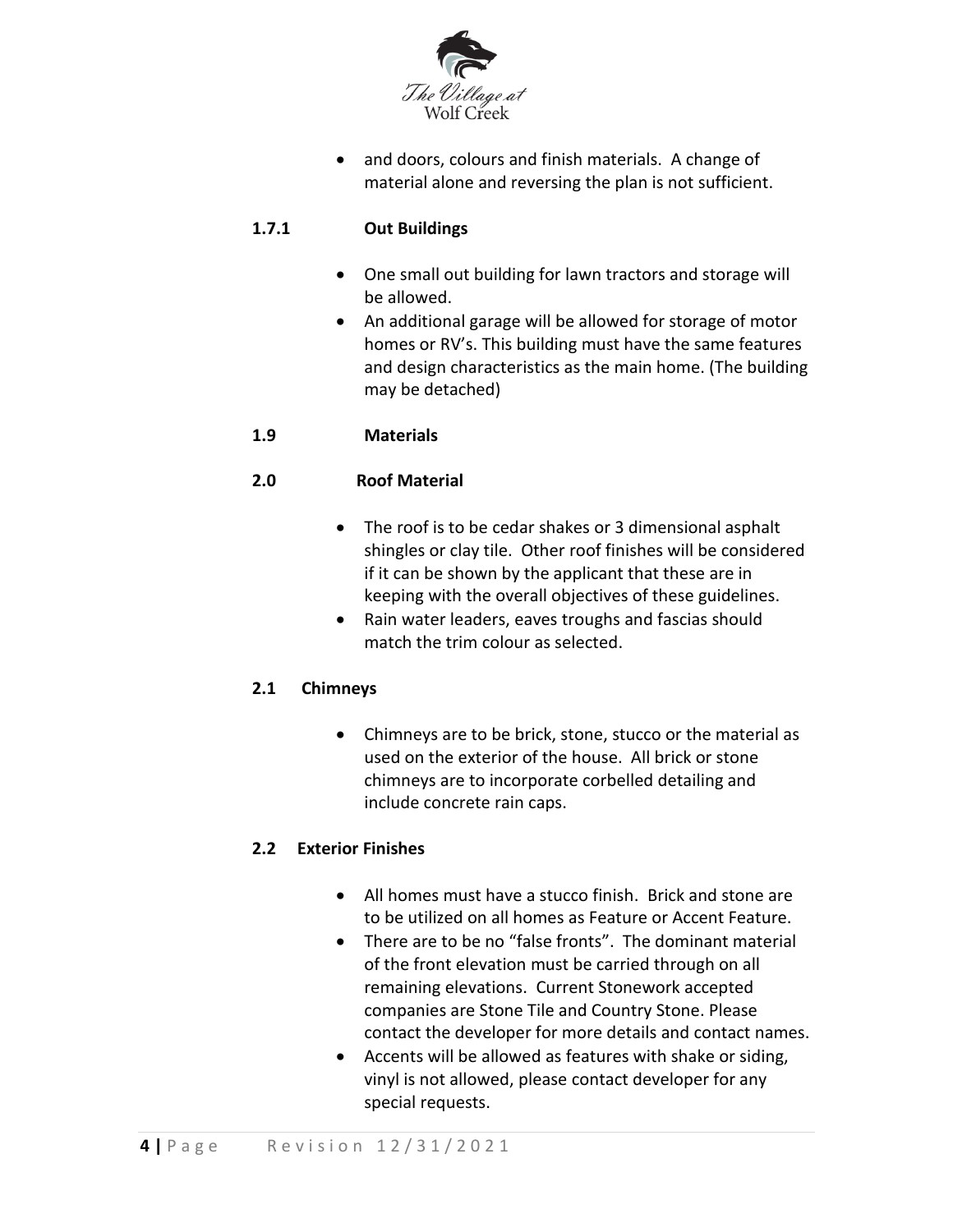

- Window frames are to be pre-finished metal, PVC or wood in a complementary colour to the residence. All window openings are to have 4" trim boards, painted or stained to match house trim. As alternatives to 4" trim boards, stone or masonry trim, moldings, window boxes and window shutters, will be considered. If muntin bars are used, then these shall be of solid materials, not tape.
- Front doors will be relief panel doors of solid construction, painted or stained
- Garages are to be finished in a similar design and materials to the house.
- Exterior lighting will be a minimum of three lights per house: one on either side of the garage doors, and one on the wall by the front door.

## **2.3 Colours**

- All exterior colour schemes must be approved. Houses with schemes that detract from the street will be rejected.
- Three colour schemes are acceptable.

### **2.4 Driveway and Garages**

- All houses are to have minimum two-car attached garages and are to be sited perpendicular to the house. Other variations may be approved based on lot orientation.
- Driveways must flow consistent with municipal internal road and as per the building grade certificate.
- Garages are for vehicle storage and can not be used for home based business storage that prohibits vehicle entrance.

### **2.5 Front Yard Landscaping**

 Landscaping of the front yards should be designed to enhance individual homes and specific sites. Plants should be chosen from species which compliment house colours and neighboring lots.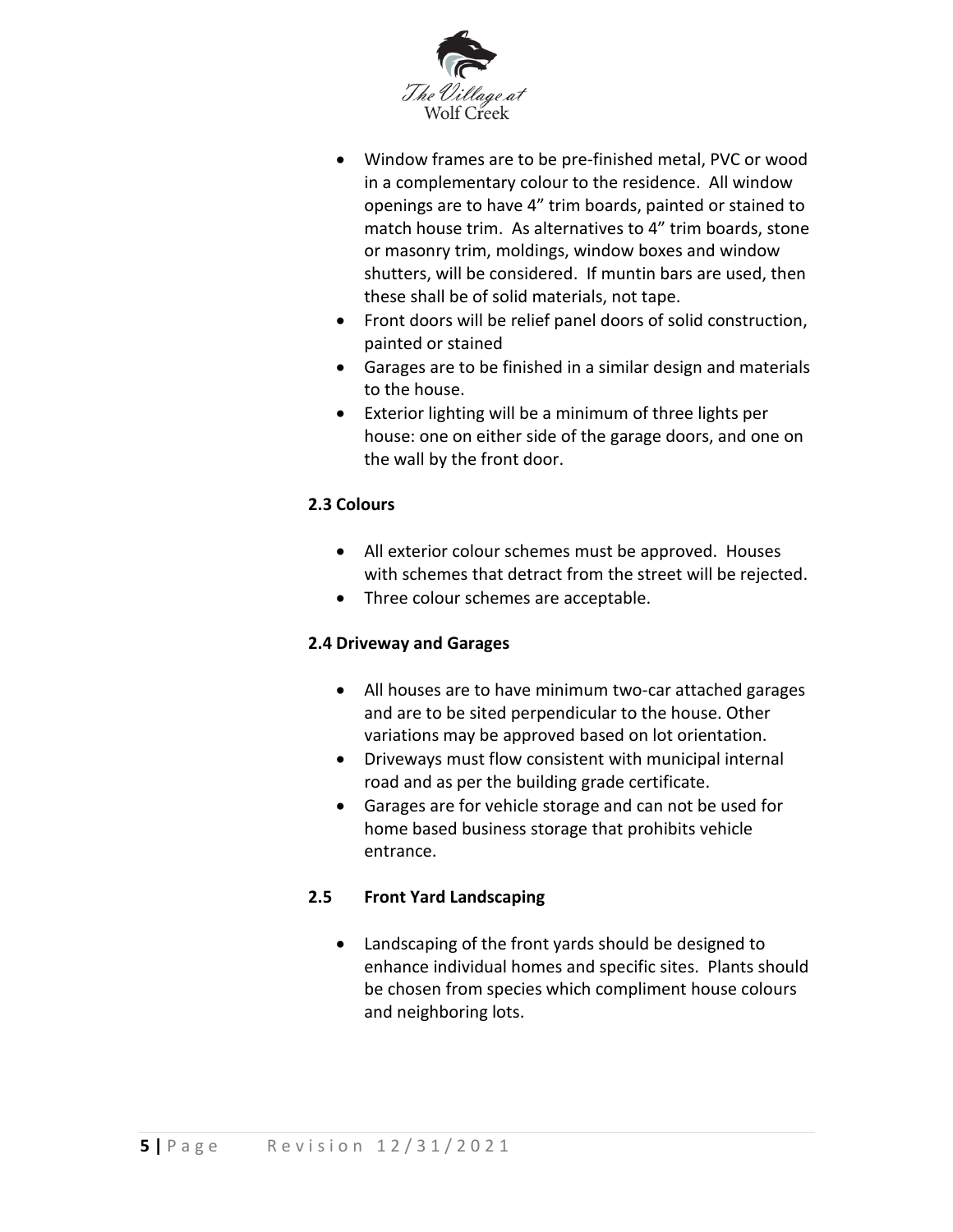

### **2.6 Tree Retention**

- Existing trees outside the building footprint are encouraged to be retained unless unsafe. Builders are responsible for tree retention during siting and construction of houses.
- Mature trees on lots that border the golf course and frame the golf holes can not be removed by the lot owner or builder.

### **2.7 Fencing**

 Fencing will be permitted only for ornamental use and must follow either a treated rail or rustic cedar rail look. (Metal fences for animals will not be allowed

### **2.8 Signage**

- Only "For Sale" signs will be allowed in Subdivision and on the specific lot only.
- Real estate signs are not allowed at the entry to the villages or on the perimeter exterior fencing.

### **2.9 Recreation Equipment and Commercial Vehicles**

 Recreation vehicles, satellite antennas and commercial vehicles in any capacity shall not be stored in the front yard or driveway of any property between the building line and the road.

### **3.0 Appearance during Construction**

- The Builder and/or owner are required to keep the lot clean and orderly during construction. There will be no burning of garbage. A covered garbage bin must be on site at all times. Builders found negligent will be charged for clean up carried out by the Developer. (A **\$250.00** garbage deposit will be applied to all development permits.)
- No trees, shrubs, lawns, fencing, buildings or other site improvements shall be allowed to fall into a state detrimental to the subdivision.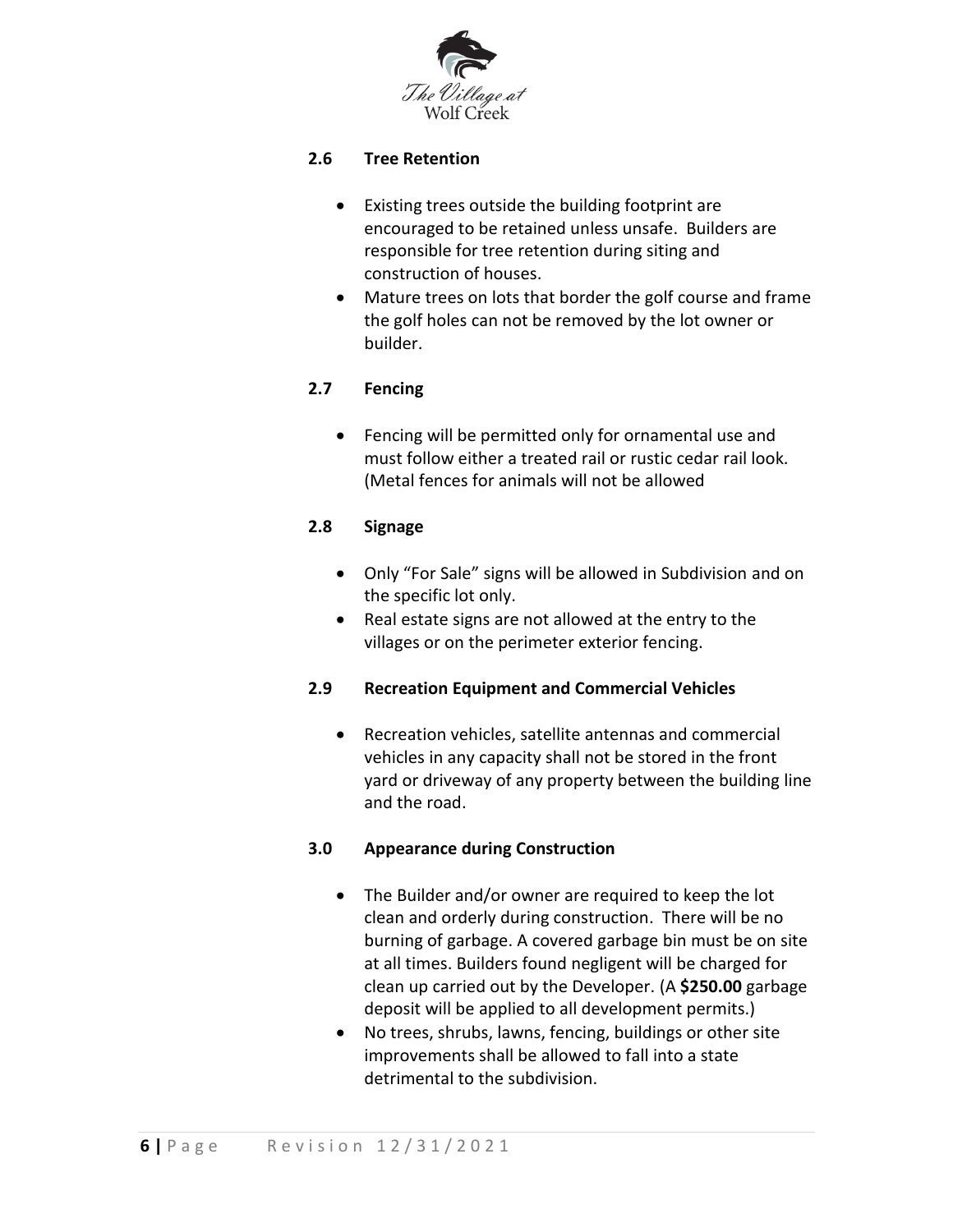

### **3.1 Initial Submission**

The Builder shall submit two (1) copies of the following information to the Developer.

- Drawings of the house (plans, elevation and sections.)
- A site plan identifying lot grades, floor elevations, set backs, house location and driveway slope.
- $\bullet$  Identification of fencing if required.
- a completed Application Form for House Plan and Siting Approval (indicating colours, materials and other specific information as requested in the form)
- All proposed outbuildings are to be shown.

Copies of forms are enclosed in these guidelines.

- The Developer's Designated Design Consultant shall review the plan and recommend approval or rejection of the application based on the adherence of the plans to the guidelines. The Developer will make the final decision
- Regarding approval or rejection of the application. A copy of the application form and marked-up set of plans shall then be made available to the builder. The original application form and one set of similarly marked prints will be kept for future reference.
- Any changes by the Owner/Builder from approved plans must be submitted to the Developer or its Designated Design Consultant and approved in writing. Incomplete applications will be returned to the builder.

### **3.2 Interim Building Review**

- The Developer and/or its Designated Design Consultant may carry out an on-site review of the home during
- During construction periodic checks may be made to ensure conformance to approved grading plans and development guidelines. Modifications may be requested related to actual site conditions.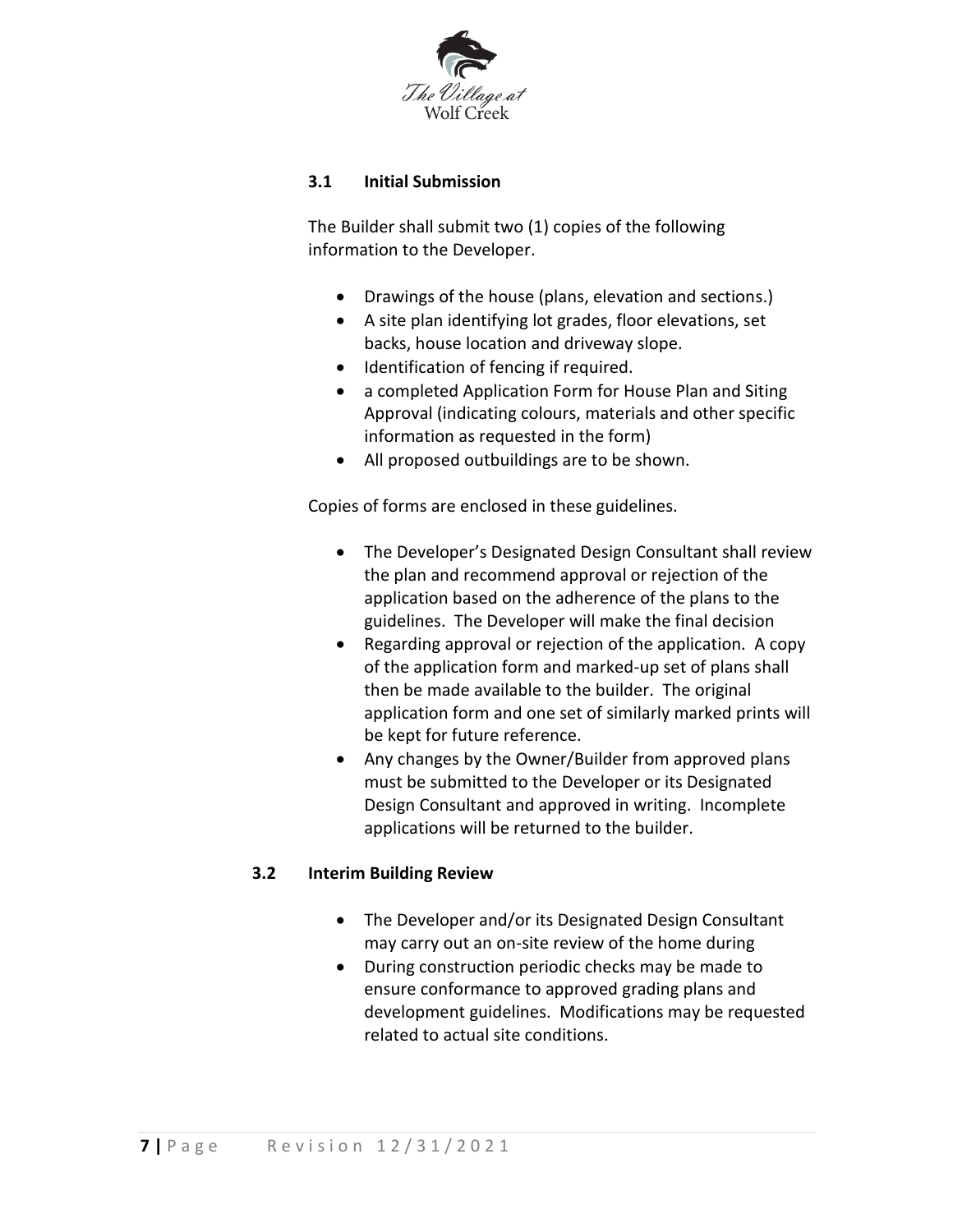

### **3.3 Final Building Approval**

 Upon being advised by the builder of the completion of the home, including all landscaping, the Developer's Design Consultant shall carry out a site review to confirm conformance to the Guidelines and the approval previously granted.

### **3.4 Sewer Systems**

- Wolf Creek Villages ltd. operates a low pressure sewer system through the main line. All sewer is controlled through a grinder pump and tank that is located in front of each home. From your home it goes directly to our septic plant.
- It is the responsibility of each home owner to purchase their grinder pump and maintain it. All pumps must be a certified **E/One system** as set out in your home owners package. NO OTHER PUMP SYSTEMS WILL BE ACCEPTED OR APPROVED.
- Thompsons Trenching has been accepted as an approved installer for the Villages. Please contact Steve Thompson for a e-one quote and installation cost. 403-588-0615 or 403-782-5911.

(The home builder cannot put in this system themselves you must use this certified installer)

### **3.5 Water System**

- Wolf Creek Village is connected the the Reddeer regional water line. All curb stops are located on the roadside of the lot. Thompson ditching will connect water and sewer to the home which is part of their installation package price.
- Please refer to the Water and Sewer by-laws agreement for further information.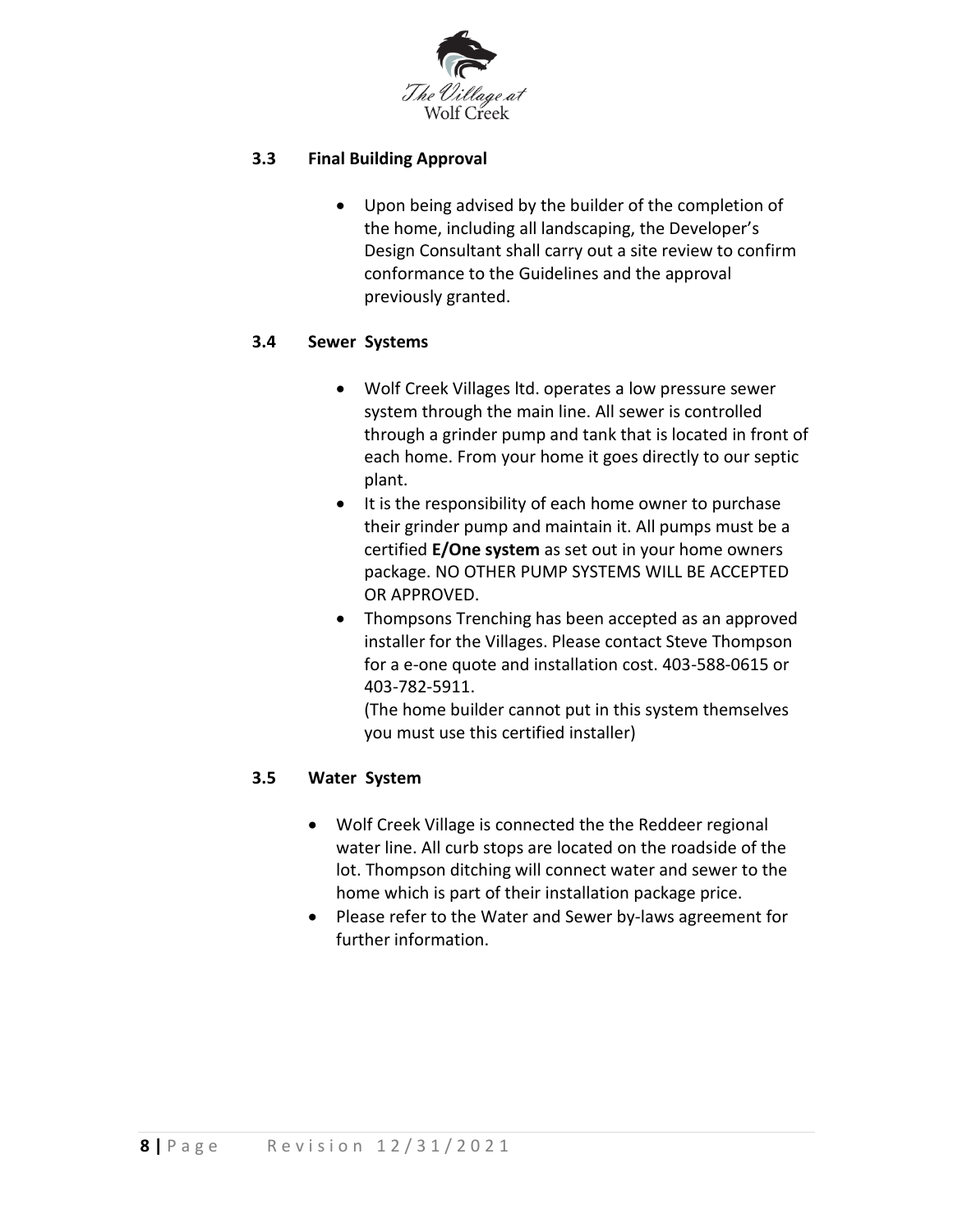

#### **ARCHITECTURAL GUIDELINE CHECKLIST**

The Consultant will complete this form to check the House Design's conformance to guideline intent. This review will include grading, view, orientation, shadowing, landscaping, building form, scale, detailing, materials, and colour information.

\_\_\_\_\_\_\_\_\_\_\_\_\_\_\_\_\_\_\_\_\_\_\_\_\_\_\_\_\_\_\_\_\_\_\_\_\_\_\_\_\_\_\_\_\_\_\_\_\_\_\_\_\_\_\_\_\_\_\_\_\_\_\_\_\_\_\_\_\_\_\_\_

### COMMENTS/RECOMMENDATIONS

|                        | <b>CONDITIONS OF APPROVAL:</b>                                                                                                                                                                                                 |  |  |  |  |  |
|------------------------|--------------------------------------------------------------------------------------------------------------------------------------------------------------------------------------------------------------------------------|--|--|--|--|--|
|                        | 1. Finished grade to be in accordance with Plot Plan. The Builder is                                                                                                                                                           |  |  |  |  |  |
|                        | responsible for proper drainage of lot based on subdivision design.<br>2. Landscape plan and planting schedule to be submitted within one month                                                                                |  |  |  |  |  |
|                        | of granting of Final Design Approval.                                                                                                                                                                                          |  |  |  |  |  |
|                        | 3. Security Deposit                                                                                                                                                                                                            |  |  |  |  |  |
| 4.                     |                                                                                                                                                                                                                                |  |  |  |  |  |
|                        |                                                                                                                                                                                                                                |  |  |  |  |  |
|                        |                                                                                                                                                                                                                                |  |  |  |  |  |
|                        |                                                                                                                                                                                                                                |  |  |  |  |  |
|                        |                                                                                                                                                                                                                                |  |  |  |  |  |
|                        |                                                                                                                                                                                                                                |  |  |  |  |  |
| PRELIMINARY APPROVAL:  |                                                                                                                                                                                                                                |  |  |  |  |  |
|                        | By: __________________________<br>Date Received: _________________________                                                                                                                                                     |  |  |  |  |  |
|                        |                                                                                                                                                                                                                                |  |  |  |  |  |
| <b>FINAL APPROVAL:</b> |                                                                                                                                                                                                                                |  |  |  |  |  |
|                        | Date Received: The Case of the Case of the Case of the Case of the Case of the Case of the Case of the Case of the Case of the Case of the Case of the Case of the Case of the Case of the Case of the Case of the Case of the |  |  |  |  |  |
|                        |                                                                                                                                                                                                                                |  |  |  |  |  |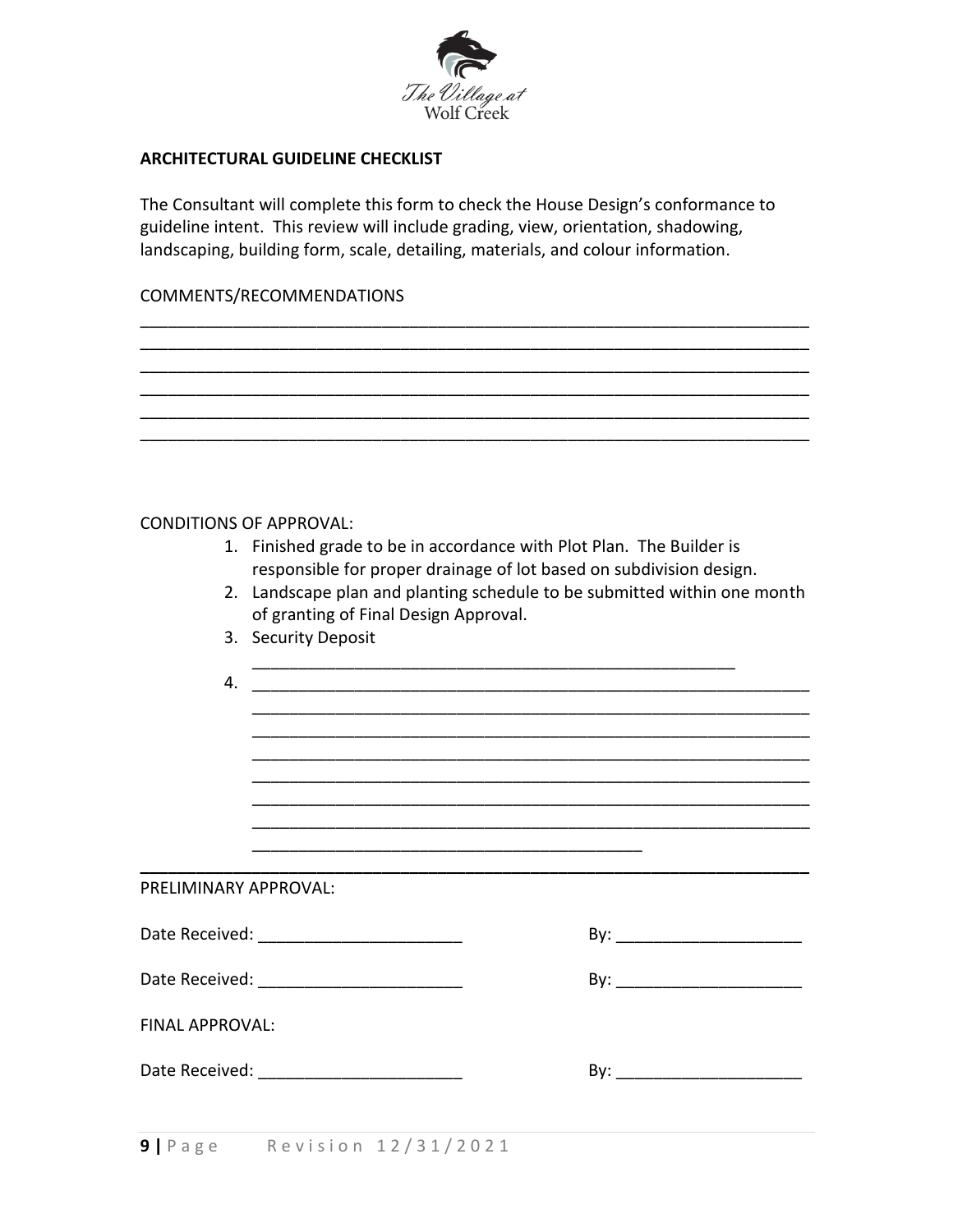

Date Received: \_\_\_\_\_\_\_\_\_\_\_\_\_\_\_\_\_\_\_\_\_\_ By: \_\_\_\_\_\_\_\_\_\_\_\_\_\_\_\_\_\_\_\_

Recommended for Approval: \_\_\_\_\_\_\_\_\_\_\_ By: \_\_\_\_\_\_\_\_\_\_\_\_\_\_\_\_\_\_\_\_

|                                                 | Consultant                                                                                                                 |
|-------------------------------------------------|----------------------------------------------------------------------------------------------------------------------------|
|                                                 |                                                                                                                            |
| APPROVED                                        |                                                                                                                            |
|                                                 | APPLICATION FOR SITE PLAN AND HOUSE PLAN AND ARCHITECTURE AND FINISHES APPROVAL                                            |
| <b>APPLICANT:</b>                               |                                                                                                                            |
| Name:<br>Address:                               |                                                                                                                            |
| LOT#                                            |                                                                                                                            |
|                                                 |                                                                                                                            |
| <b>HOUSING DESIGN</b>                           |                                                                                                                            |
| Type:                                           | House Type:                                                                                                                |
| Ground Floor Area<br>2 <sup>nd</sup> Floor Area | $\frac{m}{2}$ Sq. Ft.<br>____________m2________________Sq. Ft.<br>Total Floor Area ____________m2__________________Sq. Ft. |
| Form:                                           |                                                                                                                            |
| Detail:                                         |                                                                                                                            |
|                                                 |                                                                                                                            |
|                                                 | NOTE: FOR COLOUR PLEASE SPECIFY MANUFACTURER'S NAME, REFERENCE NUMBER,<br>AND COLOUR. EXAMPLE: OLYMPIC 706 BROWN.          |
| <b>SITING</b>                                   |                                                                                                                            |

Conformance to setback and lot grading requirements are the responsibility of the Contractor.